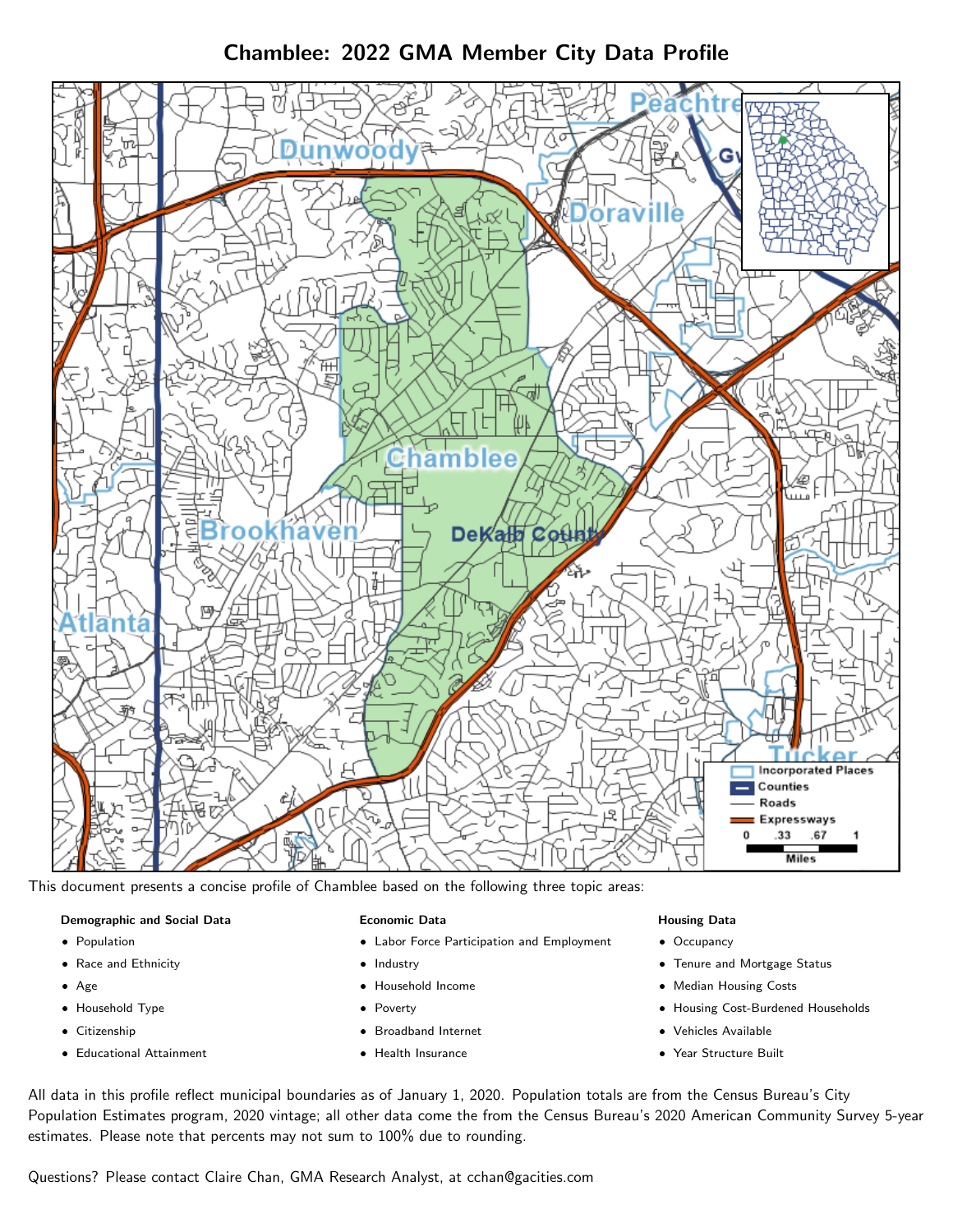# Chamblee: Demographic and Social





**Citizenship** 



Source: American Community Survey, 2020 5-year estimates, table B05002 Source: American Community Survey, 2020 5-year estimates, table B15002

Race and Ethnicity



Source: U.S. Census Bureau, City Population Estimates, 2020 vintage Source: American Community Survey, 2020 5-year estimates, table B03002

## Household Type



Source: American Community Survey, 2020 5-year estimates, table B01001 Source: American Community Survey, 2020 5-year estimates, table B11001

## Educational Attainment



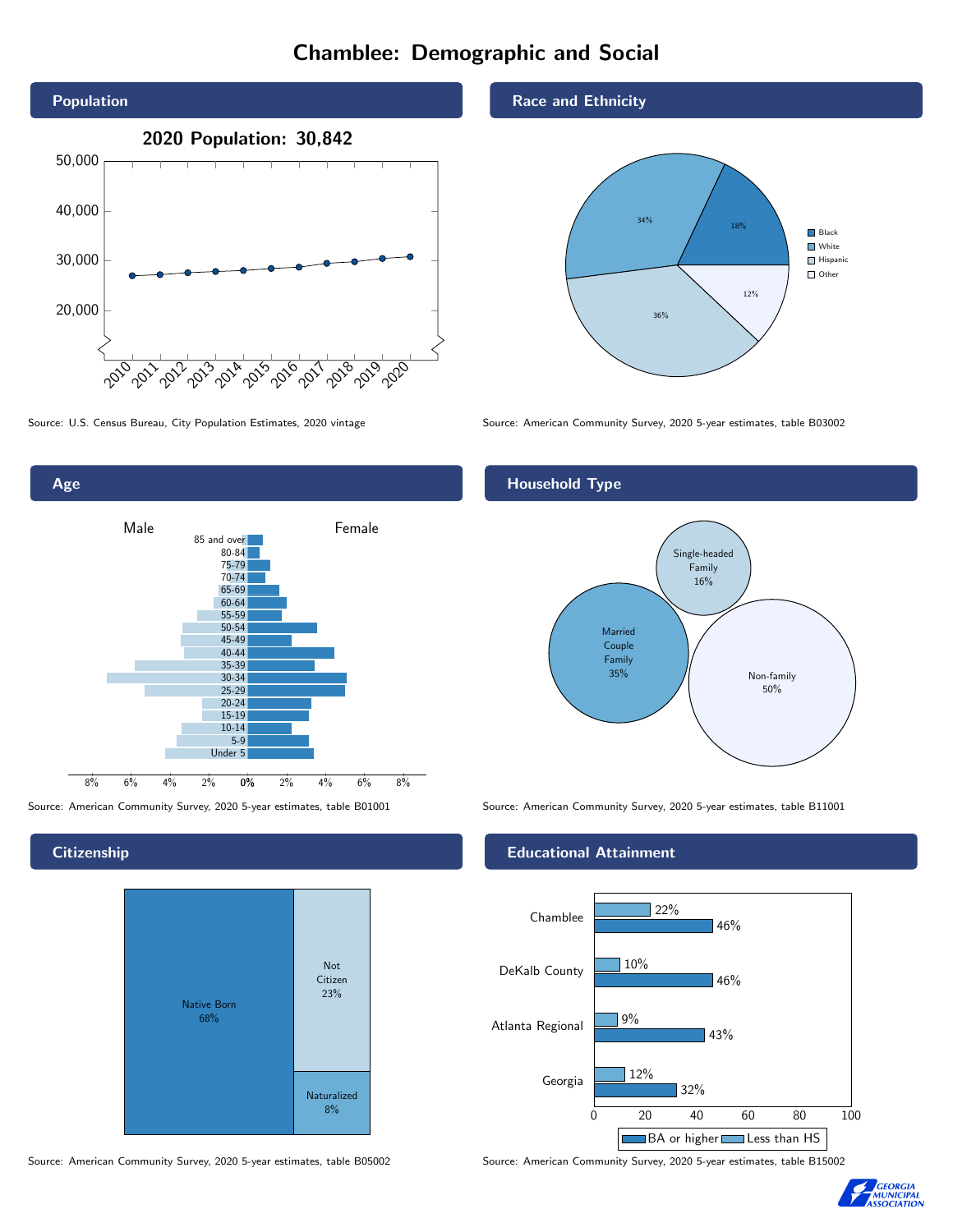# Chamblee: Economic



Source: American Community Survey, 2020 5-year estimates, table B23001 Note: Unemployment rate is based upon the civilian labor force.



Source: American Community Survey, 2020 5-year estimates, tables B19013 and B19025 Source: American Community Survey, 2020 5-year estimates, table B17010



Source: American Community Survey, 2020 5-year estimates, table B28002 Source: American Community Survey, 2020 5-year estimates, table B18135

#### Industry

| Agriculture, forestry, fishing and hunting, and mining      | $0\%$ |
|-------------------------------------------------------------|-------|
| Construction                                                | 15%   |
| Manufacturing                                               | 6%    |
| <b>Wholesale Trade</b>                                      | 3%    |
| Retail Trade                                                | 9%    |
| Transportation and warehousing, and utilities               | 4%    |
| Information                                                 | 3%    |
| Finance and insurance, real estate, rental, leasing         | 7%    |
| Professional, scientific, mgt, administrative, waste mgt    | 21%   |
| Educational services, and health care and social assistance | 13%   |
| Arts, entertainment, recreation, accommodation, food        | 10%   |
| service                                                     |       |
| Other services, except public administration                | 5%    |
| Public administration                                       | 3%    |

Source: American Community Survey, 2020 5-year estimates, table C24030

### Poverty



## **Health Insurance**